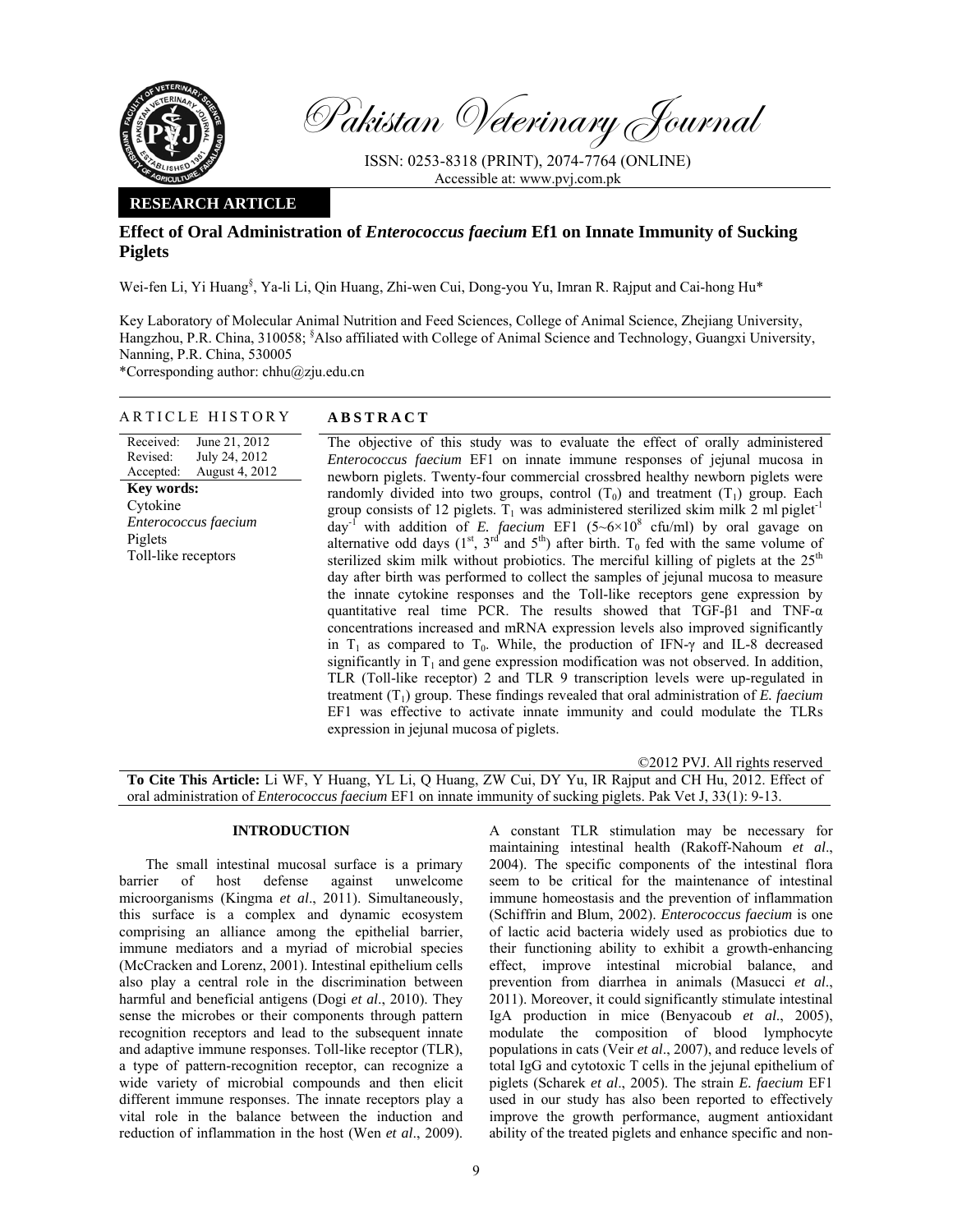specific immunity function of weaning piglets (Wen *et al*., 2011). In a recent study, we determined that oral administration *E. faecium* EF1 induced favorable changes in the composition of intestinal microflora and reduced the incidence of diarrhea (Huang *et al*., 2012a), and modulated intestinal cytokines and chemokines production in sucking pigs (Huang *et al*., 2012b). Based on these observations, the present study was designed to further examine the effect of oral administration of *E. faecium* EF1 on the cytokines production in jejunal mucosa and modulation of gene expressions of TLRs in the innate response of sucking piglets.

# **MATERIALS AND METHODS**

**Bacterial strains and growth conditions:** Probiotic *E. faecium* EF1 used for experiment was isolated from pig intestines and identified by the Institute of Feed Science, Zhejiang University. The bacterial strain was grown in de Man, Rogosa, and Sharpe broth (Oxoid, England) at 30°C for 16 h before use. The bacterial cells were separated using centrifugation (5000 *g*, 10 min) and then washed twice with sterile PBS (pH 7.4) and re-suspended in 10% sterilized skim milk to a final concentration of  $5{\sim}6{\times}10^8$ cfu/ml, following methods described by Huang *et al*. (2012a).

**Animals:** The experiment was carried out at the Tongfushuangfeng Farming Cooperative in Tongxiang, China. After farrowing, neonatal piglets ([Large White  $\times$ Landrace]  $\times$  Duroc) were housed in standard farrowing crates with sows and subjected to routine management practices. The diet of sows contained no added antibiotics throughout the trial.

**Feeding Design:** Twenty-four newborn piglets (half male and half female) (adjusted for body weight) were randomly divided into two groups. The control group  $(T_0,$ n=12), and probiotic-treated group  $(T_1, n=12)$ . Piglets of control group were administered 10% sterilized skim milk 2 ml piglet<sup>-1</sup> day<sup>-1</sup> by oral gavage, and the treatment group received 10% sterilized skim milk 2 ml piglet $^{-1}$  day $^{-1}$  with addition of viable *E. faecium* EF1 (5~6×10<sup>8</sup> cfu/ml) on the alternative odd days  $1^{st}$ ,  $3^{rd}$  and  $5^{th}$  day post partum. From day 12 onward, all piglets had unlimited access to prestarter feed and water. The feeding trial was conducted for 25 days.

**Sample collection:** At 25 days of age, randomly 6 piglets (three males and three females) from each group were sacrificed according to the animal welfare instructions of Animal Care Committee of Animal Science College, Zhejiang University. In brief, a combination intramuscular injection of xylazine (1.5 mg/kg) and ketamine (11 mg/kg) was used for sedation and minimize stress and then followed by chemical euthanasia with an overdose of intravenous pentobarbital via a catheterized ear vein. The segments of mid-jejunum were collected immediately and rinsed with PBS (pH 7.4). The mucosa of jejunum were placed in liquid nitrogen and finally frozen at -70°C to proceed for further analysis by ELISA and qRT-PCR.

**Determination of cytokines by ELISA:** The mucosa samples were diluted 1:2 in sterile saline solution and centrifuged at 2500 *g* for 20 min. Supernatants were collected for determination of the concentrations of transforming growth factor-beta 1 (TGF-β1), tumor necrosis factor-alpha (TNF-α), interferon-gamma (IFN-γ) and interleukin-8 (IL-8) using the porcine Enzyme-Linked Immunosorbent Assay Kit (ELISA Kit; R&D Systems, Inc.) according to the manufacturer's instructions (Li *et al*., 2012).

**Quantitative real-time PCR studies:** Total RNA was extracted from preserved mucosa samples using TRIzol reagent (Invitrogen, Karlsruhe, Germany) and purified using RNeasy<sup>®</sup> MinElute<sup>™</sup> (Qiagen, Hilden, Germany) according to the manufacturer's protocol. The amount of total RNA was quantified by optical density using a Nano-Drop spectrophotometer (Thermo Fisher Scientific, Wilmington, Delaware USA).

cDNA was synthesized from 2 µg total RNA using the SuperScript<sup>TM</sup> First-Strand Synthesis System for RT-PCR (Invitrogen, Karlsruhe, Germany) with oligo-dT primers (HyTest Ltd, Turku, Finland) following the manufacturer's instructions. The RT-PCR reaction was carried out at 42°C for 1 h, and inactivation of the enzyme was achieved at 70°C for 15 min. qRT-PCR was performed and analyzed with Rotor-Gene 3000 real-time PCR analyzer (Corbett Life Sciences; Sydney, Australia) with 1 $\mu$ l of cDNA. The program was used: (i) 95 $\degree$ C for 5 min; (ii) amplification including 40 cycles of 3 steps consisting of denaturation at 95°C for 10 sec, 59°C for 15 sec, and extension at 72°C for 20 sec. The primer sequences used for qRT-PCR are described in Table 1. At least 3 independent experiments performed in triplicate. Expression of the target genes was normalized by comparison of GAPDH concentration in each sample.

**Statistical analysis:** Values were expressed as mean ± SD. Data were analyzed using the one-way analysis of variance (ANOVA) procedure of SPSS 16.0 for Windows. Differences between treatments were detected with unpaired t-test. Differences were considered statistically significant at P<0.05.

#### **RESULTS**

**Cytokines in the mucosa of jejunum:** The results showed that the concentration of the anti-inflammatory cytokine TGF-β1 was significantly higher in  $T_1$  compared with  $T_0$  group. The pro-inflammatory cytokine TNF- $\alpha$ level was also observed higher in  $T_1$  group (P<0.05) whereas the production of pro-inflammatory cytokine IFN-γ and IL-8 was found significantly lower in treatment group as compared to control (Table 2).

**mRNA expression of different cytokines and TLRs in the mucosa of jejunum:** Probiotic *E. faecium* EF1 induced a strong response of TGF-β1 and TNF-α at the mRNA levels in treatment  $(T_1)$  group ( $P<0.05$ ), whereas no significant changes were detected on the mRNA expression of IFN- $\gamma$  and IL-8 (Fig. 1).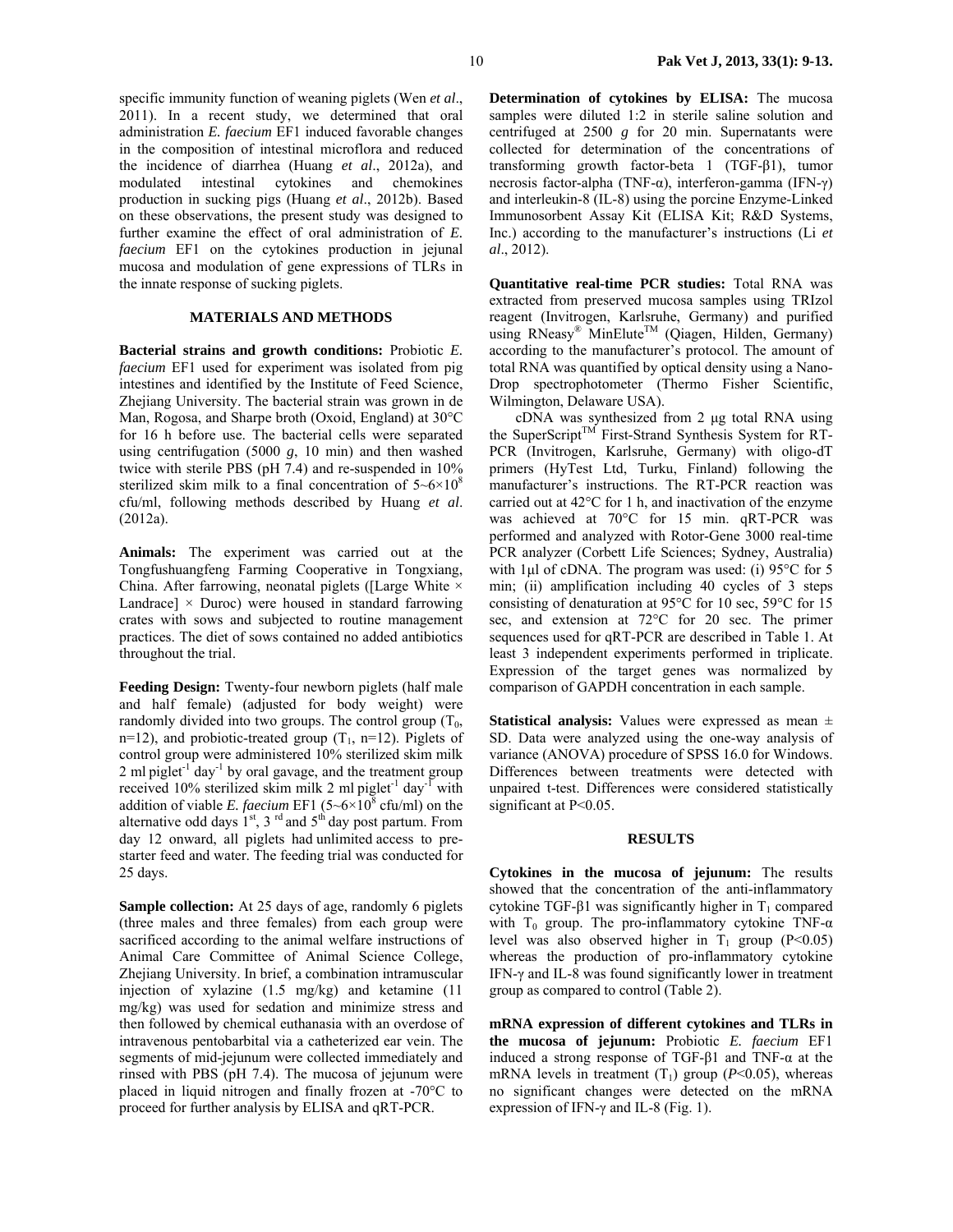| Target           | GeneBank number | Primer sequence                | Size (bp) |  |
|------------------|-----------------|--------------------------------|-----------|--|
| <b>GAPDH</b>     |                 | F:5'ATGGTGAAGGTCGGAGTGAAC3'    | 235       |  |
|                  |                 | R:5'CTCGCTCCTGGAAGATGGT3'      |           |  |
| TNF- $\alpha$    | NM 214022.1     | F:5'CATCGCCGTCTCCTACCA3'       | 199       |  |
|                  |                 | R:5'CCCAGATTCAGCAAAGTCCA3'     |           |  |
| IFN- $\gamma$    | NM 213948.1     | F:5'GAGCCAAATTGTCTCCTTCTAC3'   | 140       |  |
|                  |                 | R:5'CGAAGTCATTCAGTTTCCCAG3'    |           |  |
| $TGF-\betal$     | NM 214015.1     | F:5'GGACCTTATCCTGAATGCCTT3'    | 133       |  |
|                  |                 | R:5'TAGGTTACCACTGAGCCACAAT3'   |           |  |
| IL-8             | NM 213867.1     | F:5'ATGCCAGTGCATAAATACGC3'     | 251       |  |
|                  |                 | R:5'TTGGGAGCCACGGAGAAT3'       |           |  |
| TLR <sub>2</sub> | NM 213761.1     | F:5'GGTCCGATGCTGGTCTTTAT3'     | 83        |  |
|                  |                 | R:5'GCAAGTCACCCTTTATGTTATTCA3' |           |  |
| TLR6             | NM 213760.1     | F:5'TCTGCTCAAGGACTTCCGTGT3'    | 79        |  |
|                  |                 | R:5'CAGCCCAGTGACTCCGATG3'      |           |  |
| TLR8             | NM 214187.1     | F:5'GGATACCATTGCGGCGATAA3'     | 71        |  |
|                  |                 | R:5'CCAGGGCAGCCAACATAACT3'     |           |  |
| TLR <sub>9</sub> | NM 213958.1     | F:5'CCCACGACAGCCGAATAG3'       | 122       |  |
|                  |                 | R:5'GGAACAGGGAGCAGAGCA3'       |           |  |

**Table 2:** Effect of oral administration of *E. faecium* EF1 on the production of TGF-β1, TNF-α, IFN-γ and IL-8 in the mucosa of jejunum in control and probiotic-fed piglets

| Control $(T_0)$               | Probiotics $(T_1)$          |
|-------------------------------|-----------------------------|
| 74.59±1.89 <sup>a</sup>       | $229.75 \pm 3.15^b$         |
| $48.47 \pm 5.88$ <sup>a</sup> | $73.00 + 4.38$ <sup>b</sup> |
| 2360.8±134.04 <sup>a</sup>    | $1335.5 \pm 125.33^b$       |
| 14957±434.41ª                 | 11259±1324.54 <sup>b</sup>  |
|                               |                             |

Data were expressed as mean ± SD. Different letters indicate significant difference between groups for each cytokine (*P*<0.05).



**Fig. 1:** Effect of oral administration of *E. faecium* EF1 on mRNA expression levels of TGF-β1, TNF-α, IFN-γ and IL-8 in the mucosa of jejunum in control and probiotic-fed piglets (×10<sup>-3</sup>). Different letters indicate significant difference between groups for each cytokine expression (*P*<0.05). The error bars indicate standard deviations.



**Fig. 2:** Effect of oral administration of *E. faecium* EF1 on mRNA expression levels of TLR2, TLR6, TLR8 and TLR9 in the mucosa of jejunum in control and probiotic-fed piglets (×10<sup>-3</sup>). Different letters indicate significant difference between groups for each TLR expression (*P*<0.05). The error bars indicate standard deviations.

mRNA expression of TLRs was determined by qRT-PCR whether TLR2, TLR6, TLR8 and TLR9 were stimulated by *E. faecium* EF1 in cytokine production. The

results (Fig. 2) showed that TLR2 and TLR9 mRNA expressions were significantly enhanced in jejunal mucosa of the  $T_1$  group while no change was found in TLR6 and TLR8 mRNA expressions levels as compared to  $T_0$ .

#### **DISCUSSION**

It is well known that  $TNF-\alpha$  is a potent proinflammatory cytokine which can elicit inflammatory responses (Li *et al*., 2012). In contrast, TGF-β1 is an antiinflammatory cytokine which can reduce inflammatory immune responses (Powrie *et al*., 1994). In this study, oral administration of *E. faecium* EF1 increased both the mRNA expression levels and concentrations of TNF-α and TGF-β1 in jejunal mucosa of piglets. The findings of TNF-α production suggests that *E. faecium* EF1 may promote an early activation of the intestinal immune system. It has been reported that *Lactobacillus plantarum* could induce a strong up-regulation of TNF-α by a monocytic cell line, THP-1 (Cammarota *et al*., 2009). Zoumpopoulou *et al*. (2008) also showed that *L. plantarum* could induce the secretion of TNF-α by human peripheral blood mononuclear cells and TNF-α producing cells were also enhanced in the small intestine of mice fed with fermented milk containing several LAB strains (de Moreno de LeBlanc *et al*., 2008).

TGF-β1, an immunosuppressive mediator, plays a critical role in maintaining epithelial cell homeostasis to commensal enteric bacteria (Clavel and Haller, 2007). Our results suggest that *E. faecium* EF1 could trigger a potent anti-inflammatory response in jejunal mucosa of piglets. Previously, it was found that *E. faecalis* could up-regulate of TGF-β secretion and down-regulation of IL-8 in human intestinal cell lines HCT116 (Wang *et al*., 2008). Di Giacinto *et al*. (2005) demonstrated that, daily administration of the probiotic (VSL#3) to mice ameliorated the recurrent of colitis by inducing an immuno-regulatory response involving TGF-β1 bearing regulatory cells. Keeping in view the findings, it could be concluded that *E. faecium* EF1 may differentially stimulate innate immunity exerting opposite immunomodulatory properties, which contributed to the regulation of intestinal innate immunity.

IL-8 is pivotal to the progress of most local intestinal inflammations. Several strains of LAB could suppress synthesis of IL-8 by the intestinal epithelial cells (Wallace

**Table 1:** Sequences of forward and reverse primers, gene bank numbers and size used for qRT-PCR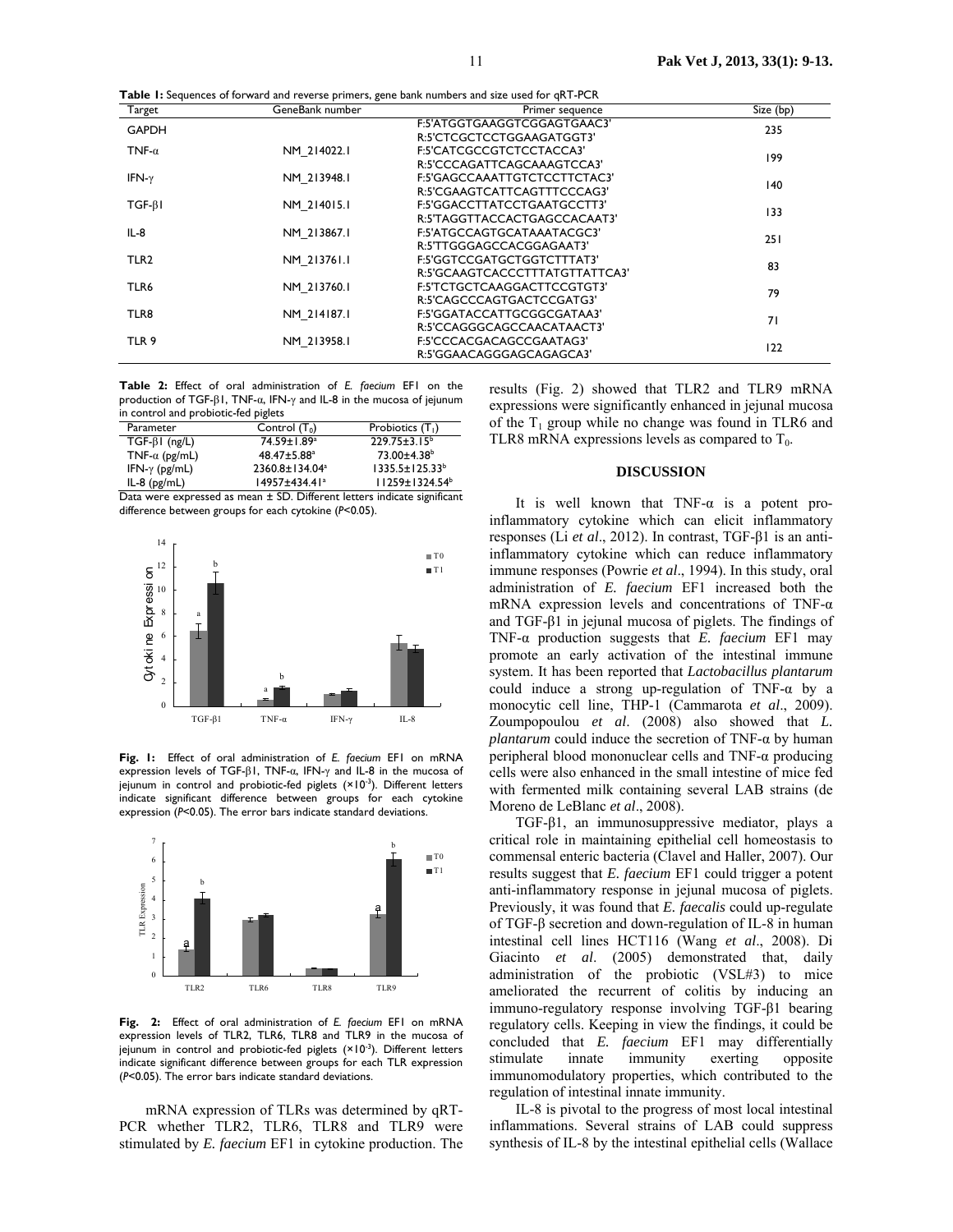*et al*., 2003). Furthermore, in the presence of probiotic *Bacillus licheniformis*, secretion of IL-8 stimulated by pathogenic was also inhibited (Skjolaas *et al*., 2007). It may suggest that inhibition of IL-8 production when there is already a background of inflammation may be part of the mechanism by which probiotics impart their welfare to the gut (Nemeth *et al*., 2006; Vizoso Pinto *et al*., 2009). In our study, a decreased response in IFN-γ and IL-8 production in jejunal mucosa were found in probiotictreated group. These findings suggest that *E. faecium* EF1 possesses remarkable immunomodulatory activity in intestinal mucosa by suppressing synthesis of the proinflammatory cytokines. Furthermore, this might implicate that, as an autochthonous bacterium in swine, an inflammation suppressive function of *E. faecium* seems to be possible (Scharek *et al*., 2009).

IFN-γ and IL-8 are pro-inflammatory cytokines which might be harmful when there is already a background of inflammation. In the present study, we found a discrepancy between mRNA levels and concentrations of IFN-γ and IL-8. Compared with control piglets, IFN-γ and IL-8 concentrations were lower in piglets fed with *E. faecium* EF1, whereas no changes were observed at the mRNA expression levels. These results are different to a previous study which showed that two probiotic strains could increase the number of IFN-γ producing cells and synthesis of IFN-γ in the small intestine of mice (Paturi *et al*., 2007). This might be explained by strain-specific effects of probiotics and the differences in health status between animals. Additionally, the discrepancies between mRNA and concentrations of IFN-γ and IL-8 may probably due to differences in mRNA and protein turnover rates, as well as the posttranscriptional regulation.

In the present findings, TLR2 and TLR9 transcription levels measured by qRT-PCR were up-regulated in the jejunal mucosa of piglets treated with *E. faecium* EF1. Our results are in line with the findings of Vizoso Pinto *et al*. (2009) who reported that, TLR2 and TLR9 mRNA expression in HT29-cells was stimulated by lactobacilli. It is known that TLR2 recognizes the components of LAB cell-wall, such as peptidoglycan and lipoteichoic acid and TLR9 is another pattern recognition receptor involved in the recognition of unmethylated CpG motifs in bacterial DNA. Our results indicated that compounds of *E. faecium* EF1 cell-wall could act as adjuvants of the mucosal immune response and *E. faecium* EF1 DNA is a main component of the *E. faecium*-mediated activation. In addition, TLR2 up-regulation may indicate that *E. faecium* EF1 keeps the host in a state of vigilance for pathogens. Dogi *et al*. (2008) showed that lactobacilli induced activation of immune cells through TLR2 in intestinal lamina propria of mice. A certified probiotic, *L. paracasei* F19 caused a significant up-regulation of TLR2 expression in a monocytic cell line, THP-1 (Cammarota *et al*., 2009). LAB isolated from kefir grains influenced the secretion of TNF-α through TLR2 which would potentially have beneficial effects on promotion of cellmediated immune responses (Hong *et al*., 2009). TLR9 is essential in mediating the anti-inflammatory effect of probiotics in murine experimental colitis (Rachmilewitz *et al*., 2004). However, there may be other TLRs (e.g.,

TLR1, TLR4, and TLR7) involved in the activation of innate response, which need to be further investigated.

**Conclusion:** The data provide a case for the modulation of jejunal mucosal immunity in which specific strains of *E. faecium* EF1 have uniquely evolved to stimulate the innate immune response, exhibit both pro-inflammatory and anti-inflammatory activities, and modulate the TLRs expression in the innate response of sucking piglets.

**Acknowledgement:** This study was jointly supported by the 948 Project of the Ministry of Agriculture, China (Grant No. 2011-G7) and Key Science and Technology Program of Zhejiang Province, China (Grant No. 2006C12086).

#### **REFERENCES**

- Benyacoub J, PF Perez, F Rochat, KY Saudan, G Reuteler, N Antille, M Humen, GL De Antoni, C Cavadini, S Blum and EJ Schiffrin, 2005. *Enterococcus faecium* SF68 enhances the immune response to *Giardia intestinalis* in mice. J Nutr, 135: 1171-1176.
- Cammarota M, M De Rosa, A Stellavato, M Lamberti, I Marzaioli and M Giuliano, 2009. In vitro evaluation of *Lactobacillus plantarum* DSMZ 12028 as a probiotic: emphasis on innate immunity. Int J Food Microbiol, 135: 90-98.
- Clavel T and D Haller, 2007. Molecular interactions between bacteria, the epithelium, and the mucosal immune system in the intestinal tract: implications for chronic inflammation. Curr Issues Intest Microbiol, 8: 25-43.
- de Moreno de LeBlanc A, S Chaves, E Carmuega, R Weill, J Antoine and G Perdigon, 2008. Effect of long-term continuous consumption of fermented milk containing probiotic bacteria on mucosal immunity and the activity of peritoneal macrophages. Immunobiology, 213: 97-108.
- Di Giacinto C, M Marinaro, M Sanchez, W Strober and M Boirivant, 2005. Probiotics ameliorate recurrent Th1-mediated murine colitis by inducing IL-10 and IL-10-dependent TGF-bearing regulatory cells. J Immunol, 174: 3237-3246.
- Dogi CA, CM Galdeano and G Perdigón, 2008. Gut immune stimulation by non-pathogenic Gram (+) and Gram (-) bacteria. Comparison with a probiotic strain. Cytokine, 41: 223-231.
- Dogi CA, F Weill and G Perdigón, 2010. Immune response of nonpathogenic Gram (+) and Gram (-) bacteria in inductive sites of the intestinal mucosa. Study of the pathway of signaling involved. Immunobiology, 215: 60-69.
- Hong WS, HC Chen, YP Chen and MJ Chen, 2009. Effects of kefir supernatant and lactic acid bacteria isolated from kefir grain on cytokine production by macrophage. Int Dairy J, 19: 244-251.
- Huang Y, Q Huang, ZW Cui, WF Li and DY Yu, 2012a. The roles of *Enterococcus faecium* in composition of the intestinal microflora and chemistry barrier in newborn piglets by oral administration. Chin J Vet Sci. In press.
- Huang Y, YL Li, Q Huang, ZW Cui, DY Yu, IR Rajput, CH Hu and WF Li, 2012b. Effect of orally administered *Enterococcus faecium* EF1 on intestinal cytokines and chemokines production of sucking piglets. Pak Vet J, 32: 81-84.
- Kingma SD, N Li, F Sun, RB Valladares, J Neu and GL Lorca, 2011. *Lactobacillus johnsonii* N6.2 stimulates the innate immune response through Toll-like receptor 9 in Caco-2 cells and increases intestinal crypt Paneth cell number in biobreeding diabetes-prone rats. J Nutr, 141: 1023-1028.
- Li WF, Q Huang, YL Li, IR Rajput, Y Huang and CH Hu, 2012. Induction of probiotic strain *Enterococcus faecium* EF1 on the production of cytokines, superoxide anion and prostaglandin  $E_2$  in a macrophage cell line. Pak Vet J, 32: 530-534.
- Masucci F, G De Rosa, F Grasso, F Napolitano, G Esposito and A Di Francia, 2011. Performance and immune response of buffalo calves supplemented with probiotic. Livest Sci, 137: 24-30.
- McCracken VJ and RG Lorenz, 2001. The gastrointestinal ecosystem: a precarious alliance among epithelium, immunity and microbiota. Cell Microbiol, 3: 1-11.